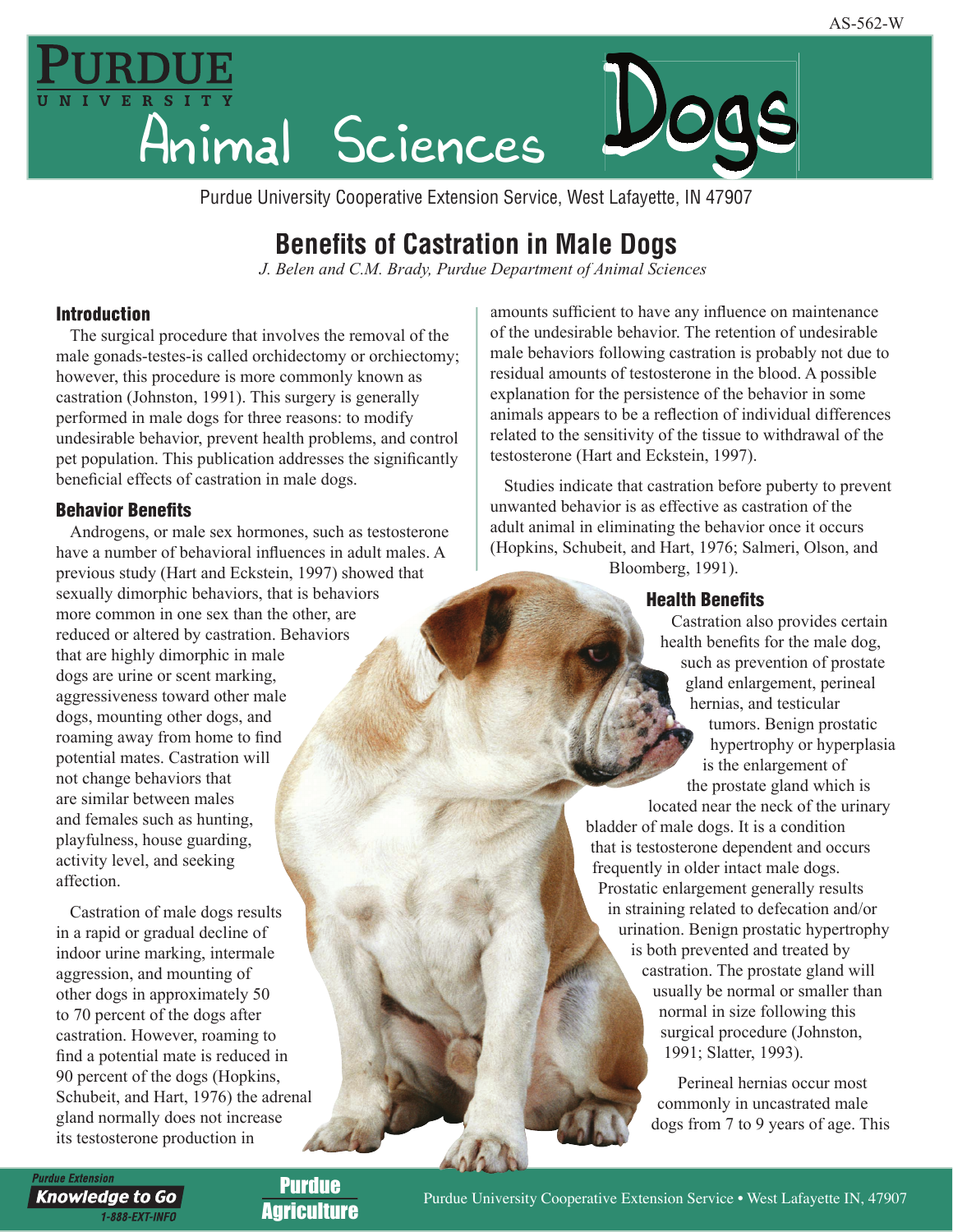condition occurs when the pelvic diaphragm becomes weak and fails to support the rectal wall. The degenerative changes in the support function of these muscles allow the rectal wall to protrude in the pelvic canal. Constipation and straining are the most common clinical signs. Consequently, the enlargement of the prostate gland in older dogs leads to tenesmus which may contribute to the development of perineal hernias. Surgical repair of hernias and castration are performed in intact male dogs to treat this ailment (Slatter, 1993; Salisbury, 2001).

Testicular tumors are the second most common tumor in male dogs, especially in older dogs. The three most frequent types of testicular tumors are seminoma, interstitial cell tumor, and Sertoli cell tumor. These tumors can occur individually or in a combination of multiple tumors in a testis. The risk of neoplasia, which is a new and abnormal growth, increases when the animal has cryptorchidism or undescended testes (Slatter, 1993; Moulton, 1990).

According to a study performed by Hart (2001), a small percentage of aging castrated male dogs are predisposed to the progression of cognitive impairment. Cognitive impairment refers to the behavioral changes that occur in senior dogs as a result of disturbances of memory, learning, and the circadium rhythm (sleep-awake cycle). The study suggests that the presence of circulating testosterone in intact male dogs slows the progress of cognitive impairment. Consequently, this should be considered before making the decision of castration.

### Pet Overpopulation

Pet overpopulation is an enormous problem in the United States. The Humane Society of the United States (2003) indicates that every year between six and eight million dogs and cats enter shelters. A study (Patronek, Glickman, Beck, McCabe, and Ecker, 1996) suggests that unwanted behaviors were one of the reasons that pet owners relinquished their dogs to animal shelters. This excess of animals in shelters leads to euthanasia of healthy, but unwanted pets in animal shelters. Many people believe that sterilizing pets is the main form to control pet overpopulation, however this is not the case. Educational programs for pet owners and the general public on such issues as preventing and treating inappropriate behaviors can reduce the number of dogs handled annually by shelters. Even though castration eliminates male dog's reproductive capacity, the overall effect on pet overpopulation is minimal. However, castration of male dogs, and the reduction of the undesirable behaviors associated with intact males, may result in fewer male dogs being relinquished to animal shelters, or otherwise being removed from the home.

#### **Summary**

Castration of male dogs provides behavioral and health benefits, as well as aids in pet population control. It can help prevent some undesirable behaviors such as urine or scent marking in the house, mounting other dogs, aggression toward other male dogs, and roaming. In addition, the removal of the gonads eliminates or decreases the incidence of several diseases of the reproductive and non-reproductive systems. Education of pet owners can reduce the animal populations in shelters which contribute to the euthanasia of unwanted pets. Also, castration can help to prevent unwanted litters that contribute to the pet overpopulation problem. The quality of life in male dogs can be improved by castration, but it depends on the dog and the situation in which he lives.

## Literature Cited

Hart, B.L. and R.A. Eckstein. (1997). The role of gonadal hormones in the occurrence of objectionable behaviours in dogs and cats. *App Anim Beh Sci*  52:331-344.

Hart, B.L. (2001). Effect of gonadectomy on subsequent development of age-related cognitive impairment in dogs. *J Am Vet Med Assoc* 219:51-56.

Hopkins, S.G., T.A. Schubeit, and B.L. Hart. (1976). *J Am Vet Med Assoc* 168:1108-1110.

Johnston, S.D. (1991). Questions and answers on the effects of surgically neutering dogs and cats. *J Am Vet Med Assoc* 198:1206-1214.

Moulton, J.E. (1990). *Tumors in Domestic Animals*, Third Edition. University of California Press, Los Angeles, California.

Patronek, G.J., Glickman, L.T., Beck, A.M., McCabe, G.P., and Ecker, C. (1996). Risk factors for relinquishment of dogs to an animal shelter. *J Am Vet Med Assoc* 209:572-581.

Salisbury, S.K. (2001). *Perineal Hernia*. Retrieved October 26, 2003, fro[m http://www.vetsoftware.com/](http://www.vetsoftware.com/NAVC_surgery04.htm) [NAVC\\_surgery04.htm](http://www.vetsoftware.com/NAVC_surgery04.htm)

Salmeri, K.R., P.N. Olson, M.S., and M.S. Bloomberg. (1991). *J Am Vet Med Assoc* 198:1183-1192.

Slatter, D. (1993). *Textbook of small animal surgery*, Second Edition. W.B. Saunders Co., Philadelphia, Pennsylvania.

*The crisis of pet overpopulation*. (2003). Retrieved November 14, 2003, fro[m http://www.hsus.org](http://www.hsus.org)